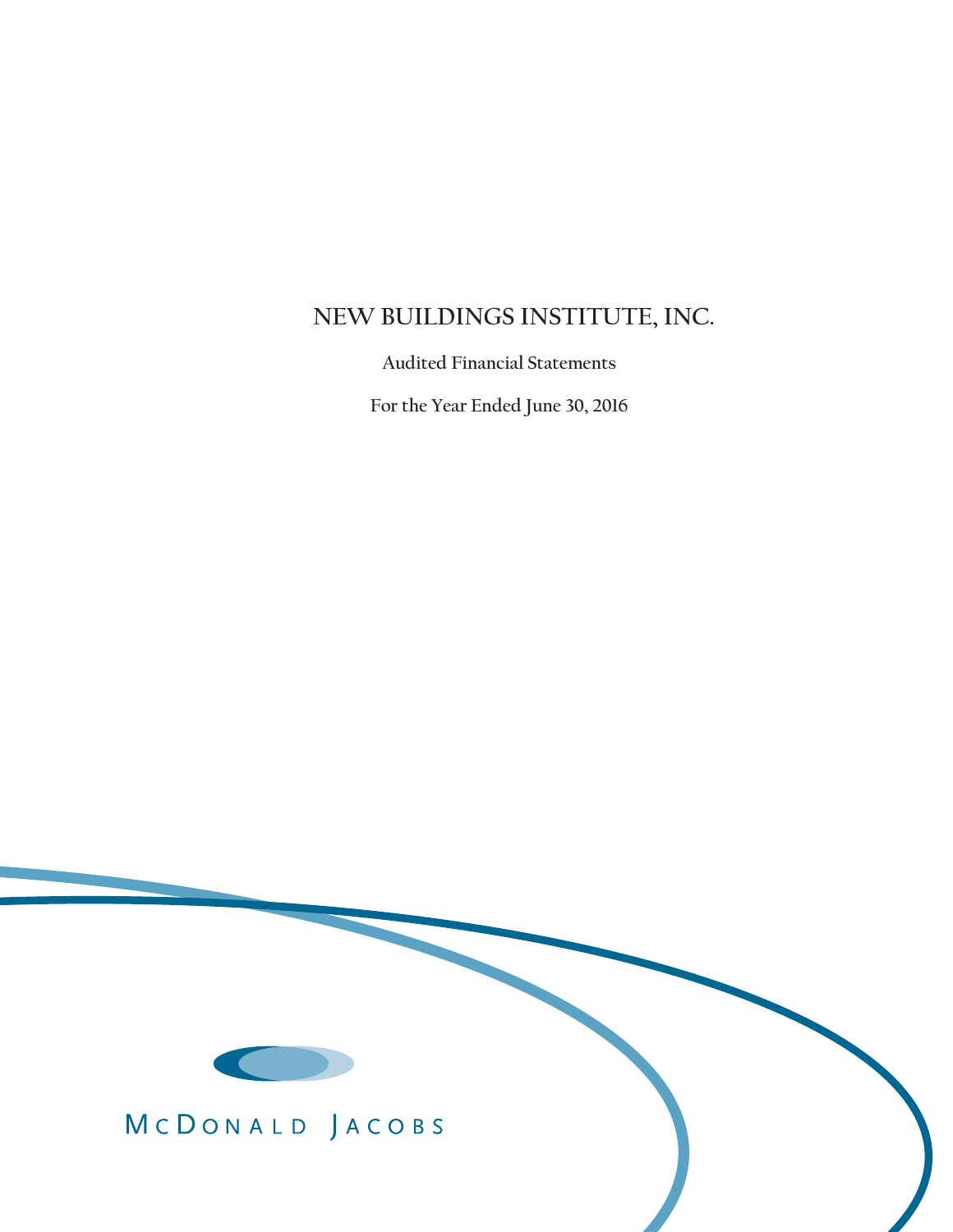

#### **Shareholders**

*Mark A. Clift, CPA Jill Oswald Karin S. Wandtke, CPA Sang Ahn, CPA Gerard DeBlois Jr., CPA Mary Strasdin, CPA Anthony Almer, CPA*

#### **Principals**

*Jake Jacobs, CPA Susan J. Marks, CPA Tyee Carr, CPA Victor Epstein, CPA*

### **INDEPENDENT AUDITOR'S REPORT**

To the Board of Directors New Buildings Institute, Inc.

We have audited the accompanying financial statements of New Buildings Institute, Inc. (the Institute) (a nonprofit corporation), which comprise the statement of financial position as of June 30, 2016, and the related statements of activities, functional expenses, and cash flows for the year then ended, and the related notes to the financial statements.

#### **Management's Responsibility for the Financial Statements**

Management is responsible for the preparation and fair presentation of these financial statements in accordance with accounting principles generally accepted in the United States of America; this includes the design, implementation, and maintenance of internal control relevant to the preparation and fair presentation of financial statements that are free from material misstatement, whether due to fraud or error.

#### **Auditor's Responsibility**

Our responsibility is to express an opinion on these financial statements based on our audit. We conducted our audit in accordance with auditing standards generally accepted in the United States of America. Those standards require that we plan and perform the audit to obtain reasonable assurance about whether the financial statements are free from material misstatement.

An audit involves performing procedures to obtain audit evidence about the amounts and disclosures in the financial statements. The procedures selected depend on the auditor's judgment, including the assessment of the risks of material misstatement of the financial statements, whether due to fraud or error. In making those risk assessments, the auditor considers internal control relevant to the Institute's preparation and fair presentation of the financial statements in order to design audit procedures that are appropriate in the circumstances, but not for the purpose of expressing an opinion on the effectiveness of the Institute's internal control.

-1-

520 SW Yamhill Street Suite 500 Portland, Oregon 97204 P: 503 227 0581 F: 503 274 7611 mail@mcdonaldjacobs.com mcdonaldjacobs.com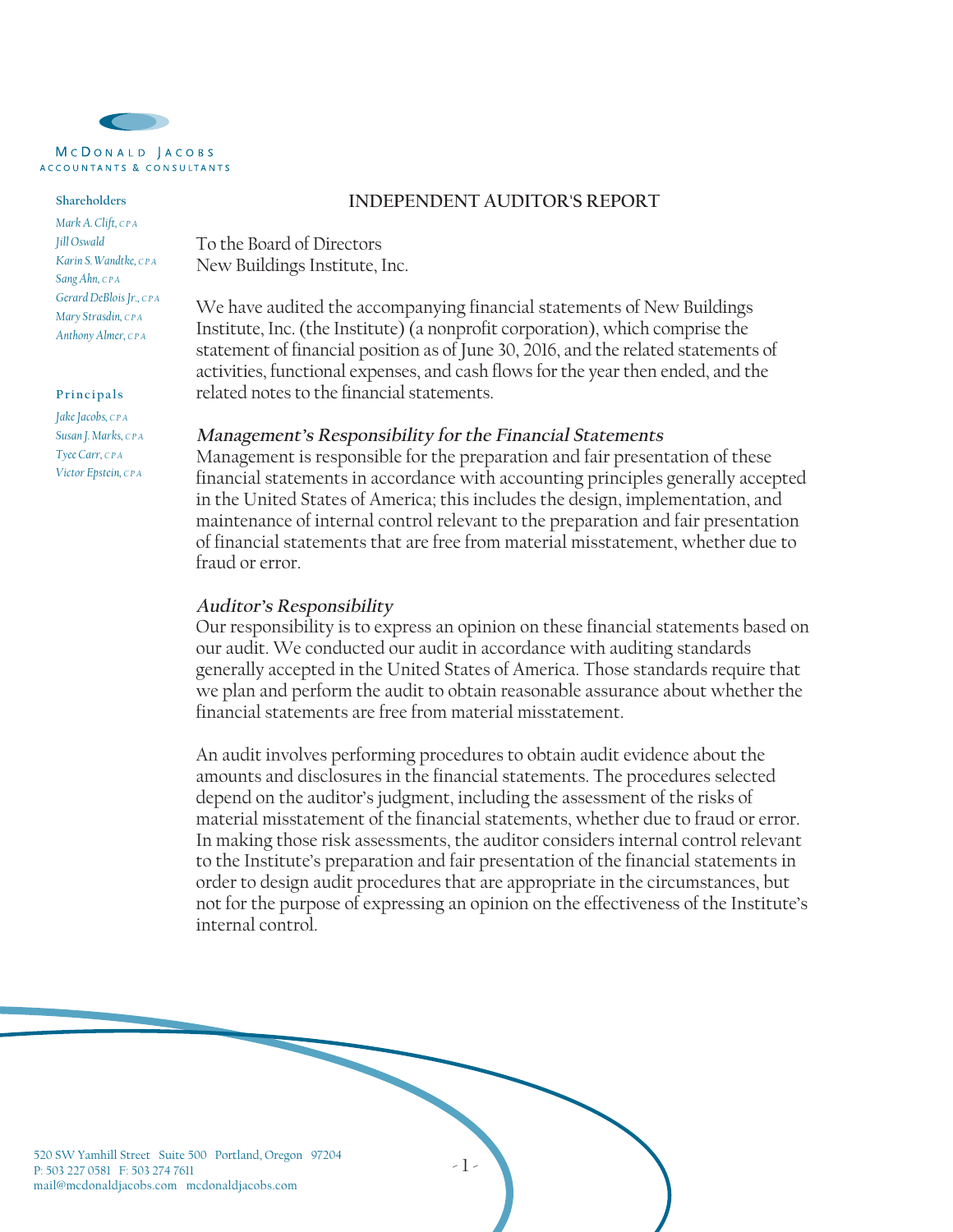Accordingly, we express no such opinion. An audit also includes evaluating the appropriateness of accounting policies used and the reasonableness of significant accounting estimates made by management, as well as evaluating the overall presentation of the financial statements.

We believe that the audit evidence we have obtained is sufficient and appropriate to provide a basis for our audit opinion.

#### **Opinion**

In our opinion, the financial statements referred to above present fairly, in all material respects, the financial position of New Buildings Institute, Inc., and changes in its net assets and its cash flows for the year then ended in conformity with accounting principles generally accepted in the United States of America.

#### **Other Matter**

The prior year summarized comparative information has been derived from the Institute's 2015 financial statements which were audited by another auditor who expressed an unmodified opinion on those statements in their report dated December 8, 2015.

McDonald Jacobr, P.C.

Portland, Oregon September 27, 2016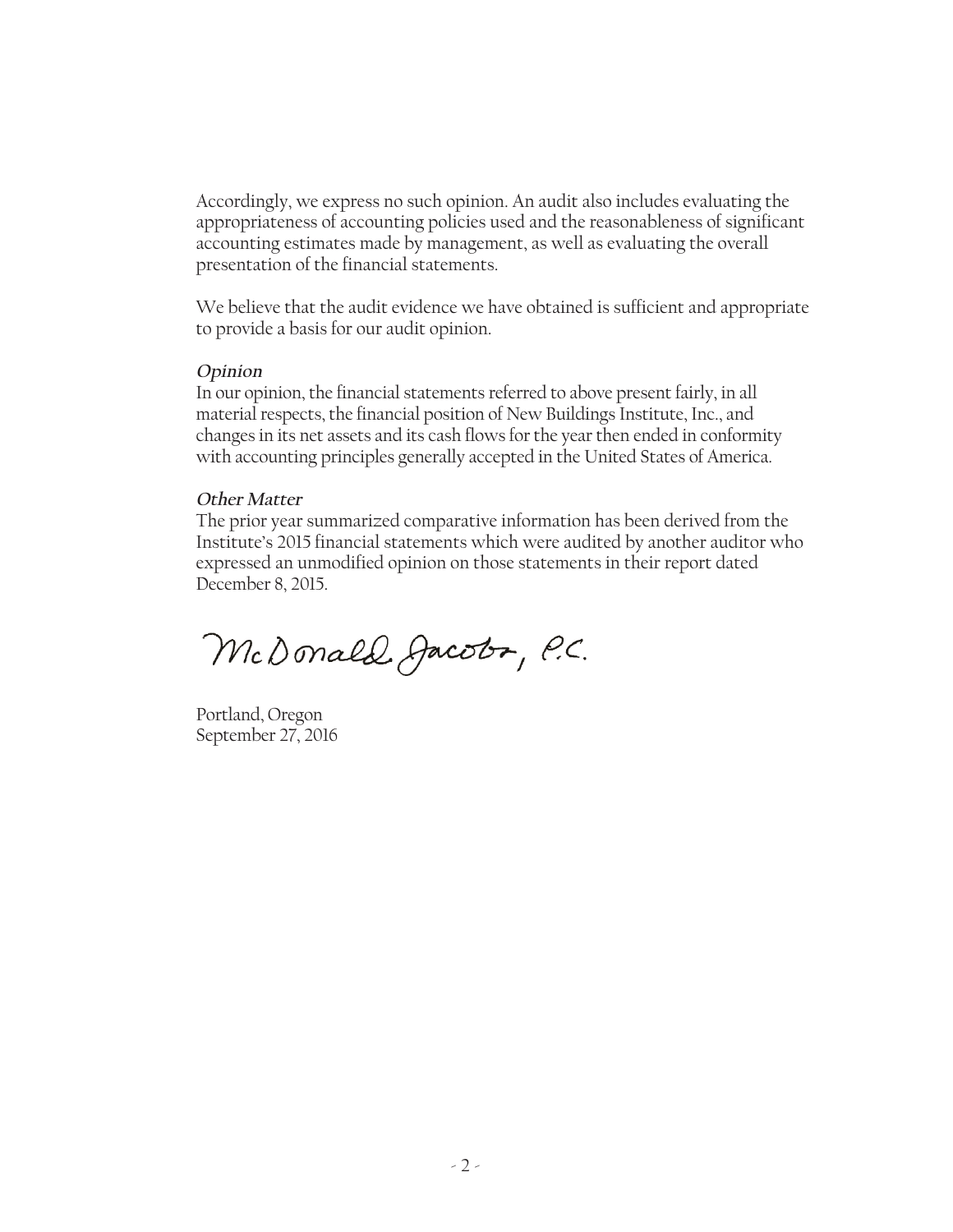## **NEW BUILDINGS INSTITUTE, INC. STATEMENT OF FINANCIAL POSITION June 30, 2016 (With comparative totals for 2015)**

|                                                  | 2016                     | 2015                     |
|--------------------------------------------------|--------------------------|--------------------------|
| <b>ASSETS</b>                                    |                          |                          |
| Cash and cash equivalents                        | $\frac{6}{5}$<br>917,326 | 625,992<br>\$            |
| Contracts receivable<br>Contributions receivable | 538,928<br>68,440        | 163,738<br>15,000        |
| Prepaid expenses and other assets                | 13,622                   | 28,269                   |
| Property and equipment, net                      | 42,640                   | 9,676                    |
| <b>TOTAL ASSETS</b>                              | \$1,580,956              | $\mathcal{S}$<br>842,675 |
| <b>LIABILITIES AND NET ASSETS</b>                |                          |                          |
| Liabilities:                                     |                          |                          |
| Accounts payable and accrued expenses            | $\mathcal{S}$<br>73,968  | $\mathcal{S}$<br>80,736  |
| Accrued personnel expenses                       | 108,226                  | 104,068                  |
| Deferred revenue                                 | 261,890                  | 137,300                  |
| <b>Total liabilities</b>                         | 444,084                  | 322,104                  |
| Unrestricted net assets:                         |                          |                          |
| Undesignated                                     | 528,435                  | 116,047                  |
| Net property and equipment                       | 42,640                   | 9,676                    |
| Total unrestricted net assets                    | 571,075                  | 125,723                  |
| Temporarily restricted                           | 565,797                  | 394,848                  |
| Total net assets                                 | 1,136,872                | 520,571                  |
| TOTAL LIABILITIES AND NET ASSETS                 | \$1,580,956              | \$<br>842,675            |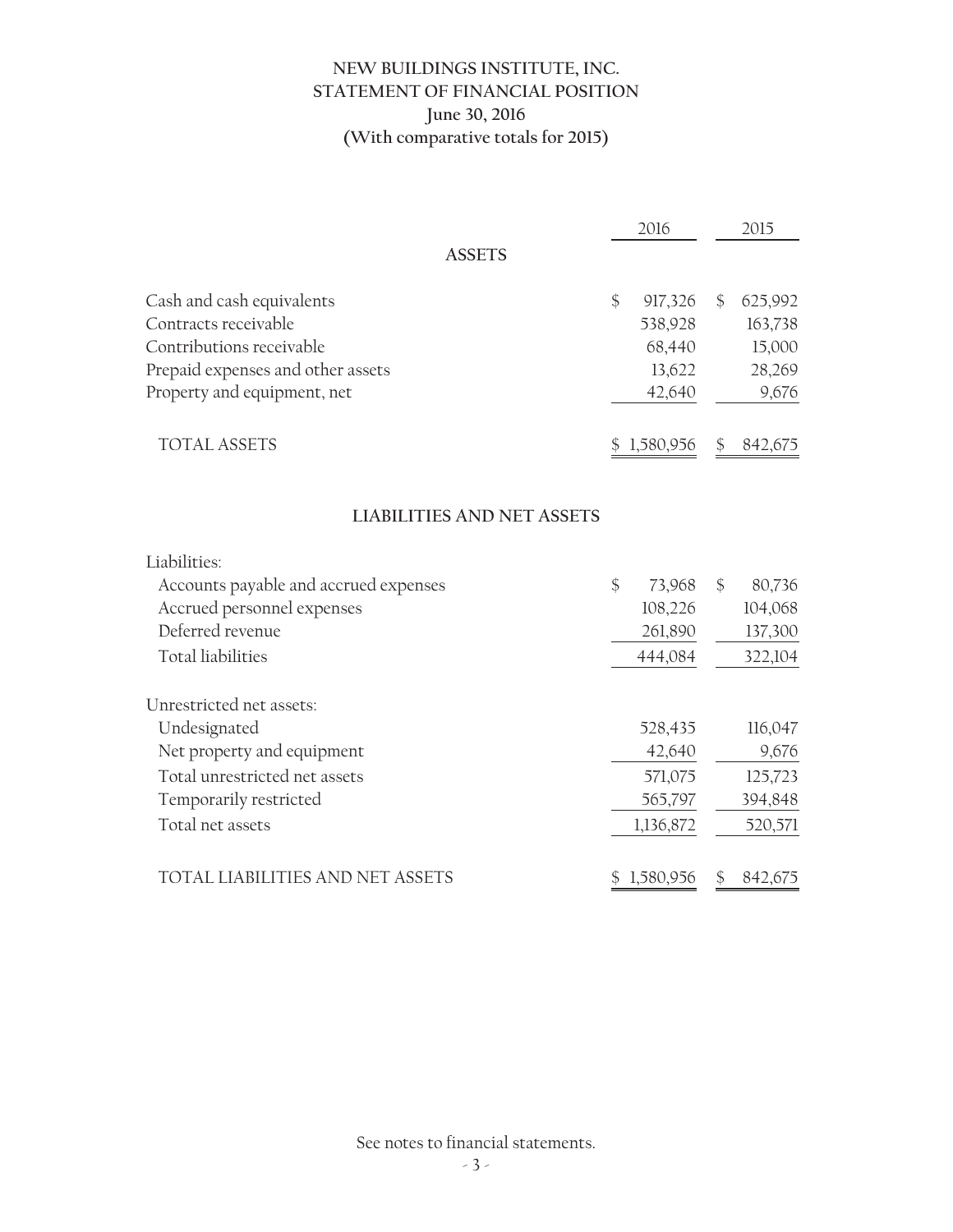# **NEW BUILDINGS INSTITUTE, INC. STATEMENT OF ACTIVITIES For the year ended June 30, 2016 (With comparative totals for 2015)**

|                                         | 2016 |              |               |             |               |           |               |
|-----------------------------------------|------|--------------|---------------|-------------|---------------|-----------|---------------|
|                                         |      |              |               | Temporarily |               |           | 2015          |
|                                         |      | Unrestricted |               | Restricted  |               | Total     | Total         |
| Support and revenue:                    |      |              |               |             |               |           |               |
| Contract service revenues               | \$   | 900,308      | $\mathcal{S}$ |             | $\mathcal{S}$ | 900,308   | \$<br>731,317 |
| Sponsorship revenues                    |      | 532,056      |               |             |               | 532,056   | 770,187       |
| Grants                                  |      |              |               | 938,000     |               | 938,000   | 440,000       |
| Registration fees and publication sales |      | 10,751       |               |             |               | 10,751    | 105,421       |
| Net assets released from restrictions:  |      | 767,051      |               | (767,051)   |               |           |               |
| Total support and revenue               |      | 2,210,166    |               | 170,949     |               | 2,381,115 | 2,046,925     |
| Expenses:                               |      |              |               |             |               |           |               |
| Program services:                       |      |              |               |             |               |           |               |
| Zero net energy                         |      | 555,634      |               |             |               | 555,634   | 566,119       |
| Codes and policy                        |      | 389,446      |               |             |               | 389,446   | 245,797       |
| Program innovations                     |      | 437,885      |               |             |               | 437,885   | 733,806       |
| Total program services                  |      | 1,382,965    |               |             |               | 1,382,965 | 1,545,722     |
| Management and general                  |      | 301,687      |               |             |               | 301,687   | 415,680       |
| Fundraising                             |      | 80,162       |               |             |               | 80,162    | 139,075       |
| Total expenses                          |      | 1,764,814    |               |             |               | 1,764,814 | 2,100,477     |
| Change in net assets                    |      | 445,352      |               | 170,949     |               | 616,301   | (53, 552)     |
| Net assets:                             |      |              |               |             |               |           |               |
| Beginning of the year                   |      | 125,723      |               | 394,848     |               | 520,571   | 574,123       |
| End of the year                         | \$   | 571,075      | \$            | 565,797     | \$            | 1,136,872 | \$<br>520,571 |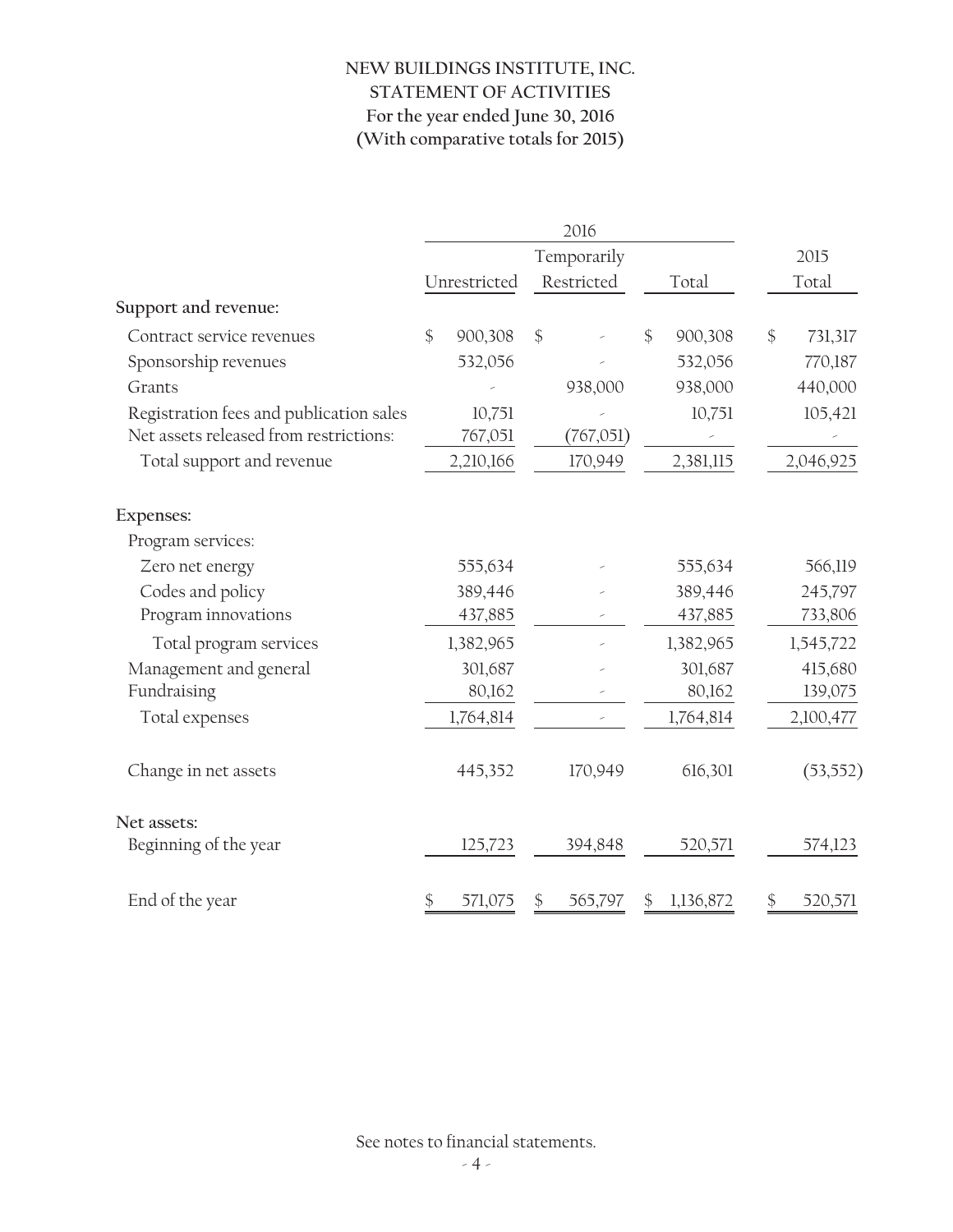STATEMENT OF FUNCTIONAL EXPENSES **STATEMENT OF FUNCTIONAL EXPENSES** NEW BUILDINGS INSTITUTE, INC. **NEW BUILDINGS INSTITUTE, INC.** (With comparative totals for 2015) **(With comparative totals for 2015)** For the year ended June 30, 2016 **For the year ended June 30, 2016**

277,260 141,136 109,428 179,731 60,032 32,316 6,987 1,293,587 Salaries and related expenses 323,587 \$ 323,170 \$ 268,700 \$ 268,314 \$ 328,314 \$ 329,587 \$ 1,293,587 \$ 1,293,587 Project subcontractors subcontractors 115,826 65,375 73,987 255,188 - 255,188 - 255,188 277,260 Project direct costs 179,791 17,235 17,235 15,530 179,496 179,496 - - 79,496 179,731 Office supplies, telephone and other 16,603 13,433 18,499 48,535 17,721 2,718 68,974 60,032 Depreciation and amortization 2,218 1,449 1,4506 5,606 932 357 6,895 6,987 2,100,477 Total expenses 55,634 \$ 487 \$ 389,9634 \$ 389,963 \$ 389,965 \$ \$ \$ 301,687 \$ 301,687 \$ 1,764,814 \$ 1,764,814 \$ 2,100,477 Professional fees 22,371 6,871 6,871 14,136 48,726 47,822 1440 97,988 141,136 Occupancy 17,505 12,505 14,783 44,866 10,604 3664 57,43 59,213 59,428 Other 11,210 3,805 5,349 20,364 14,638 1,944 36,946 32,316 Total 2015 Energy Policy Innovations Services and general Fundraising Total Total Zero Net Codes and Program Total Program Management 2015  $\overline{\mathbf{v}}$  $\overline{\mathcal{L}}$ 36,946 1,160,114 255,188 68,974 79,496 97,988 59,213 6,895  $$1,764,814$ Total  $\leftrightarrow$ 69,960 2,718 80,162  $1,440$ 3,743 1,944 357 Fundraising  $\overline{S}$  $\overline{S}$ Total Program Management and general  $17,721$ 10,604 14,638 932 209,970 47,822 301,687  $\bar{\lambda}$  $\leftrightarrow$  $\leftrightarrow$ 880,184 255,188 79,496 48,726 5,606 48,535 44,866 20,364  $$1,382,965$ Services 2016  $\leftrightarrow$ 288,314 15,530 5,349 1,939 73,987 19,484 18,499 14,783 Innovations 437,885 Program Program Services Program Services  $\overline{\Theta}$  $\leftrightarrow$ 268,700 1,449 65,375 17,235 6,871 13,433 12,578 3,805 389,446 Codes and Policy  $\leftrightarrow$ ⊕ 323,170 115,826 16,603 17,505  $11,210$ 2,218 46,731 22,371 555,634 Zero Net Energy  $\leftrightarrow$  $\overline{\mathbf{t}}$ Office supplies, telephone and other Depreciation and amortization Salaries and related expenses Project subcontractors Project direct costs Total expenses Professional fees Occupancy Other

See notes to financial statements. See notes to financial statements.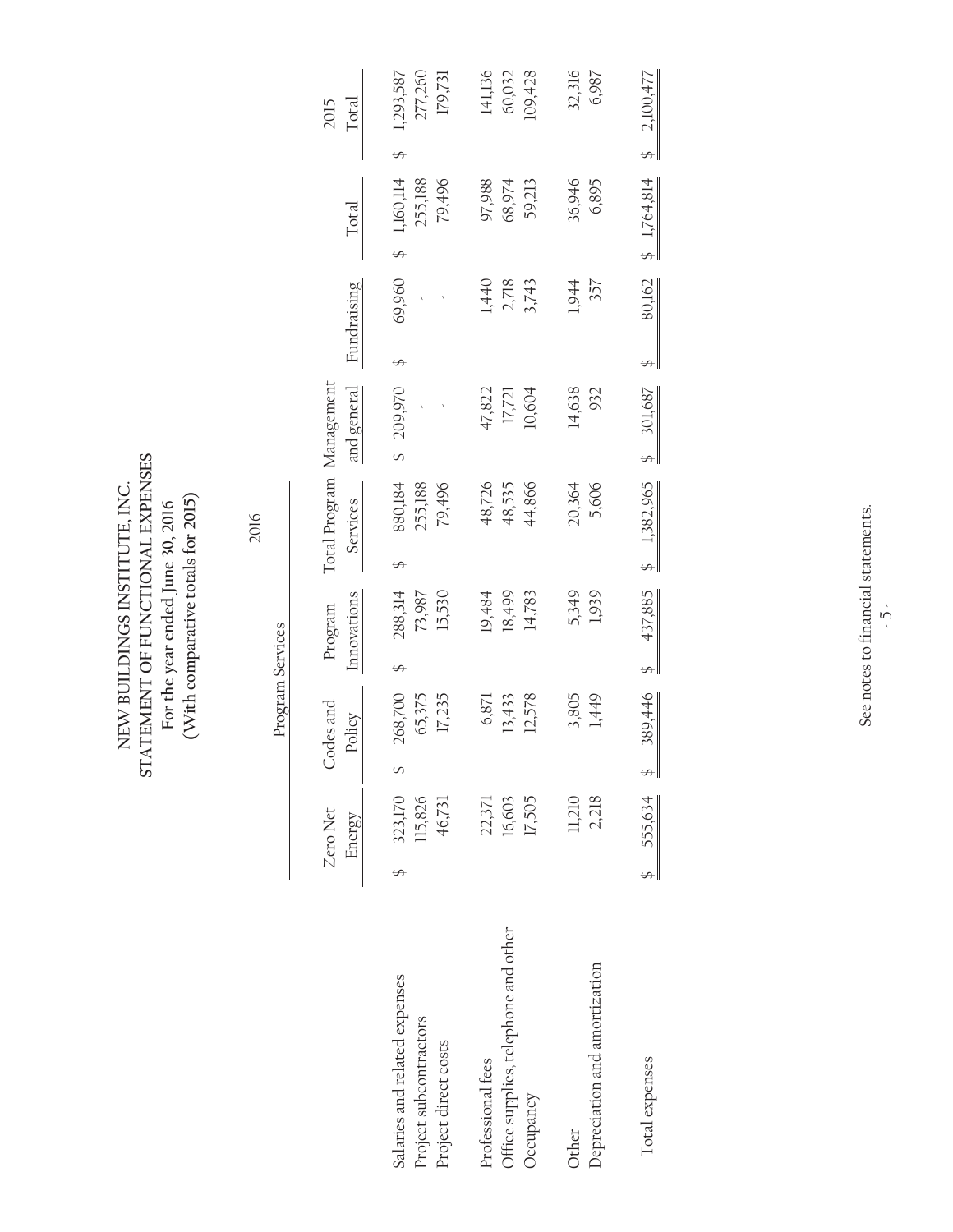## **NEW BUILDINGS INSTITUTE, INC. STATEMENT OF CASH FLOWS For the year ended June 30, 2016 (With comparative totals for 2015)**

|                                                      |               | 2016        |               | 2015        |  |
|------------------------------------------------------|---------------|-------------|---------------|-------------|--|
|                                                      |               |             |               |             |  |
| Cash flows from operating activities:                |               |             |               |             |  |
| Cash received from contractors                       | $\mathcal{S}$ | 596,268     | $\mathcal{S}$ | 931,537     |  |
| Cash received from sponsors, grantors and other      |               | 1,479,826   |               | 1,374,617   |  |
| Cash received from interest                          |               | 981         |               | 588         |  |
| Cash paid for payroll and related expenses           |               | (1,155,956) |               | (1,338,118) |  |
| Cash paid for other operating expenses               |               | (589,926)   |               | (887, 479)  |  |
| Net cash provided by operating activities            |               | 331,193     |               | 81,145      |  |
| Cash flows from investing activities:                |               |             |               |             |  |
| Purchase of property and equipment                   |               | (39, 859)   |               | (5, 439)    |  |
| Proceeds from the sale of property and equipment     |               |             |               | 800         |  |
| Net cash used in investing activities                |               | (39, 859)   |               | (4,639)     |  |
| Net increase in cash and cash equivalents            |               | 291,334     |               | 76,506      |  |
| Cash and cash equivalents - beginning of year        |               | 625,992     |               | 549,486     |  |
| Cash and cash equivalents - end of year              |               | 917,326     |               | 625,992     |  |
| Reconciliation of change in net assets to net cash   |               |             |               |             |  |
| provided by operating activities:                    |               |             |               |             |  |
| Change in net assets                                 | \$            | 616,301     | \$            | (53, 552)   |  |
| Adjustments to reconcile change in net assets to net |               |             |               |             |  |
| cash provided by operating activities:               |               |             |               |             |  |
| Depreciation and amortization                        |               | 6,895       |               | 6,987       |  |
| Loss on disposal of asset                            |               |             |               | 882         |  |
| (Increase) decrease in:                              |               |             |               |             |  |
| Contracts receivable                                 |               | (375,190)   |               | 86,635      |  |
| Contributions receivable                             |               | (53, 440)   |               | 35,000      |  |
| Prepaid expenses and other assets                    |               | 14,647      |               | (2,525)     |  |
| Increase (decrease) in:                              |               |             |               |             |  |
| Accounts payable and accrued expenses                |               | (6,768)     |               | (85,050)    |  |
| Accrued personnel expenses                           |               | 4,158       |               | (44, 532)   |  |
| Deferred revenue                                     |               | 124,590     |               | 137,300     |  |
| Net cash provided by operating activities            | \$            | 331,193     | \$            | 81,145      |  |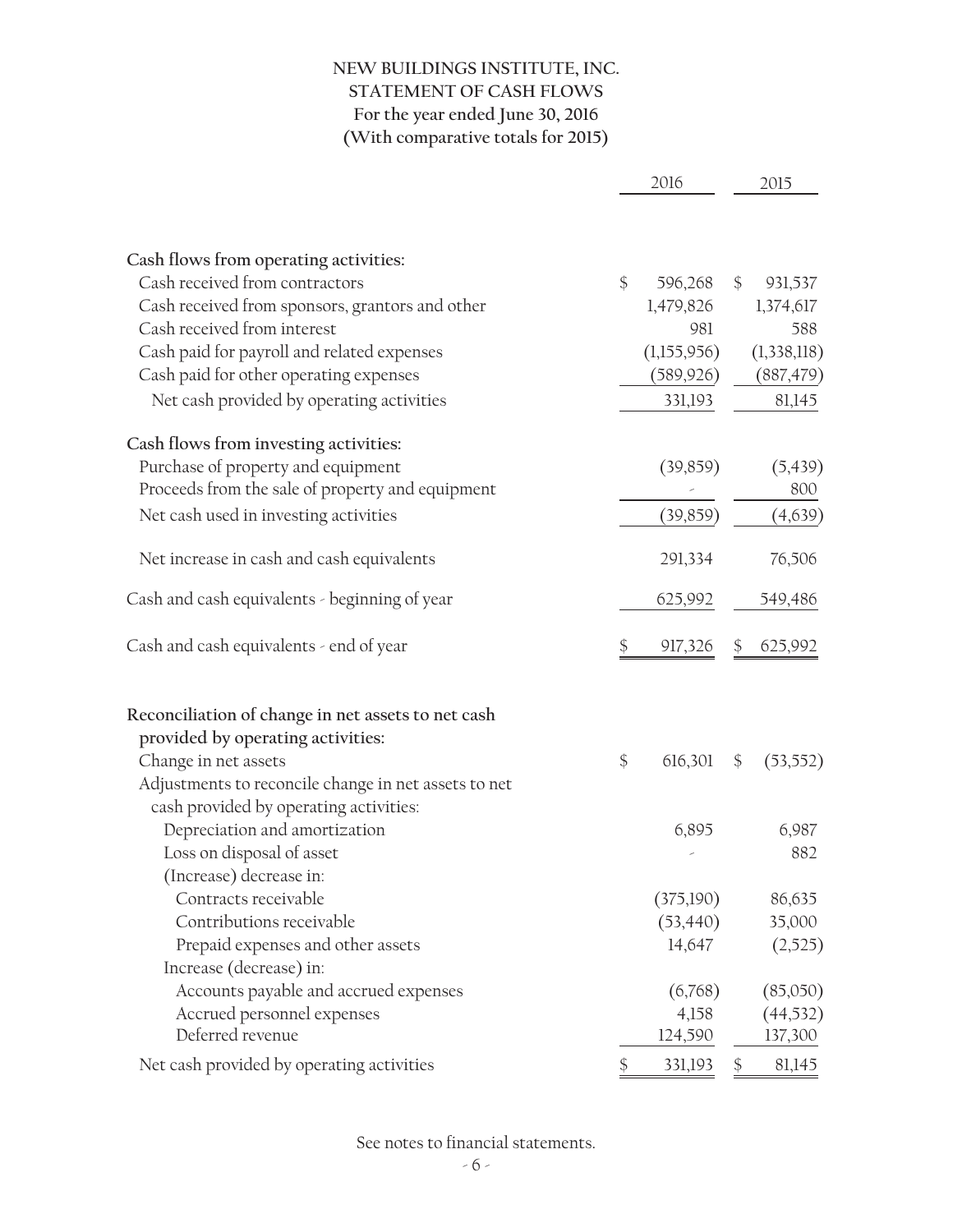### **1. NATURE OF THE ORGANIZATION AND SUMMARY OF SIGNIFICANT ACCOUNTING POLICIES**

### Nature of Organization

New Buildings Institute, Inc. (the Institute) is an independent, nonprofit organization founded in 1997 dedicated to making buildings better for people and the environment. The Institute promotes energy efficiency in buildings through policy development, research, training programs, and the development of guidelines and codes. The Institute works with national, regional, state, and utility groups, and serves as a "carrier" of ideas amount states and regions regarding efficient, effective, and "advanced" buildings.

The Institute's programs are as follows:

### **Zero Net Energy:**

Research, project tracking, convenings and networking, communications, education and thought leadership on "Getting to Zero" focuses on the driving scale of zero net energy buildings. This program utilizes these multiple strategy areas to help build market capability, raise awareness and create advocates that will continue the current momentum for a transformation of the built environment to a standard of ultra-efficient buildings that consume only as much energy as they produce onsite through clean, renewable resources.

### **Codes and Policy:**

Energy codes continue to be a crucial lever in transforming markets for high performance buildings. This program area includes strengthening model building energy codes and increasing use and usefulness. The Institute also develops the necessary thought leadership to overcome critical issues that are hindering code advancement and create the technical basis for progressive code and policy approaches such as outcome-based and stretch codes. The Institute works directly with leading local jurisdictions to implement these advanced code strategies as well as to develop code and policy roadmaps.

### **Program Innovations:**

Under Program Innovations, the Institute develops the technical analysis, tool development and Advanced Buildings guidance that provide critical support for building owners, practitioners, utilities and states or cities that want to develop or enhance programs that favor ultra-efficiency in commercial buildings. Examples of activities include building science research, development of products and services such as the New Construction Guide, building portfolio diagnostic assessments using FirstView, modeling protocols and a building energy performance scale called zEPI.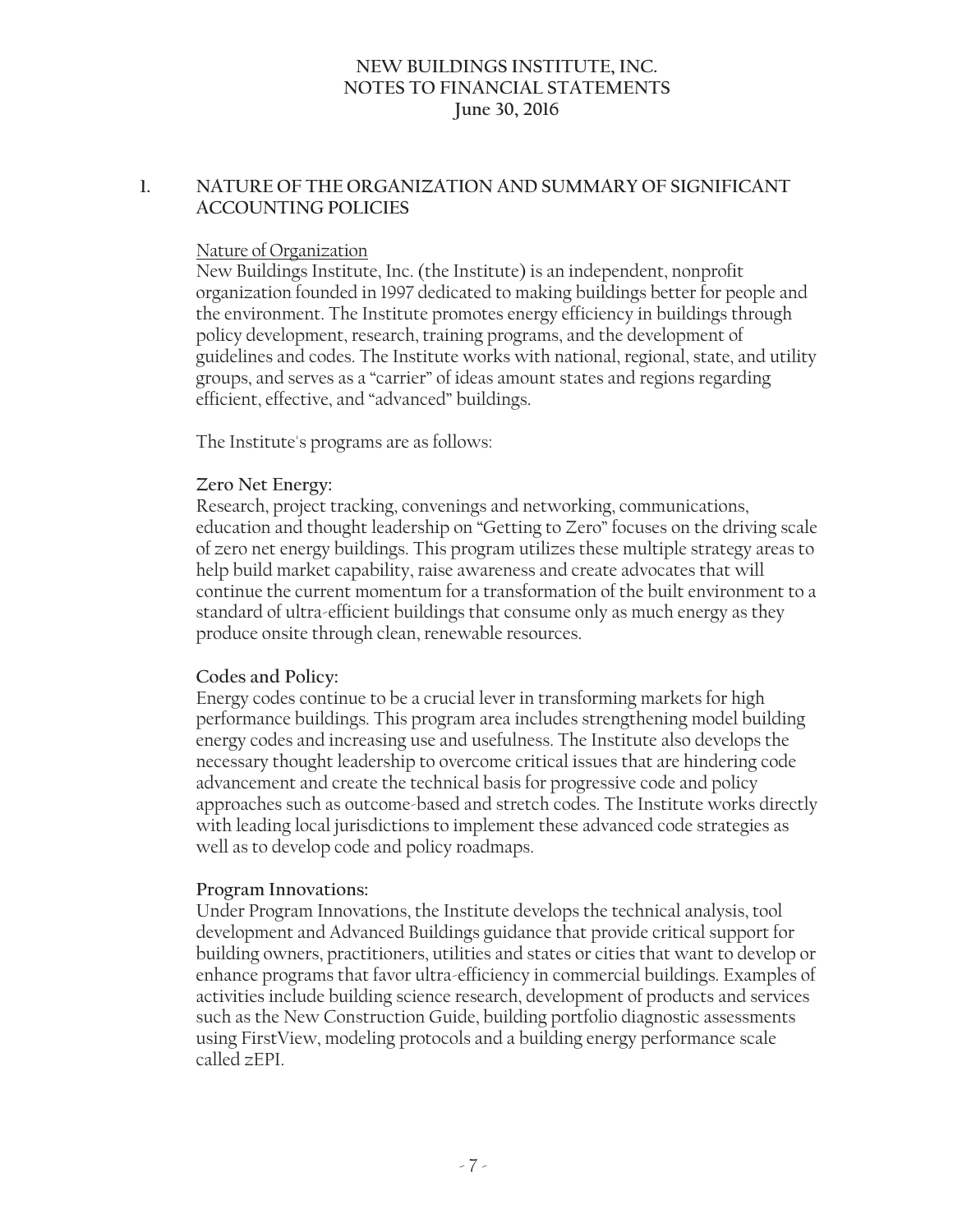### **1. NATURE OF THE ORGANIZATION AND SUMMARY OF SIGNIFICANT ACCOUNTING POLICIES, Continued**

#### Basis of Presentation

Net assets and all balances and transactions are presented based on the existence or absence of donor-imposed restrictions. Accordingly, the net assets of the Institute and changes therein are classified and reported as unrestricted or temporarily restricted net assets. Unrestricted net assets are those that are not subject to donor-imposed stipulations. Temporarily restricted net assets are subject to donor-imposed stipulations that will be met, either by actions of the Institute and/or the passage of time.

#### Cash and Cash Equivalents

For purposes of the statement of cash flows, the Institute considers all highly liquid investments available for current use with maturities of three months or less at the time of purchase to be cash equivalents.

#### Contracts Receivable

Contracts receivable are unsecured and reported at the amount management expects to collect on balances outstanding at year-end. Based on an assessment of the credit history with those having outstanding balances and current relationships with them, an estimate is made of the portion of the balance that may not be collected. Receivables are written off as a charge to the allowance when management deems the balance is uncollectible. As of June 30, 2016, management views all receivables as collectible and no allowance necessary.

Contracts receivable over 90 days at June 30, 2016 and 2015 were approximately \$72,000 and \$69,600, respectively.

### Contributions Receivable

Contributions, which include unconditional promises to give (pledges), are recognized as revenues in the period the Institute is notified of the commitment. Conditional promises to give are not recognized until they become unconditional, that is when the conditions on which they depend are substantially met. Bequests are recorded as revenue at the time the Institute has an established right to the bequest and the proceeds are measurable. All contributions receivable are expected to be collected within one year.

### Property and Equipment

Acquisitions of property and equipment in excess of \$1,000 are capitalized. Property and equipment purchased are recorded at cost. Donated assets are reflected as contributions at their estimated values on the date received.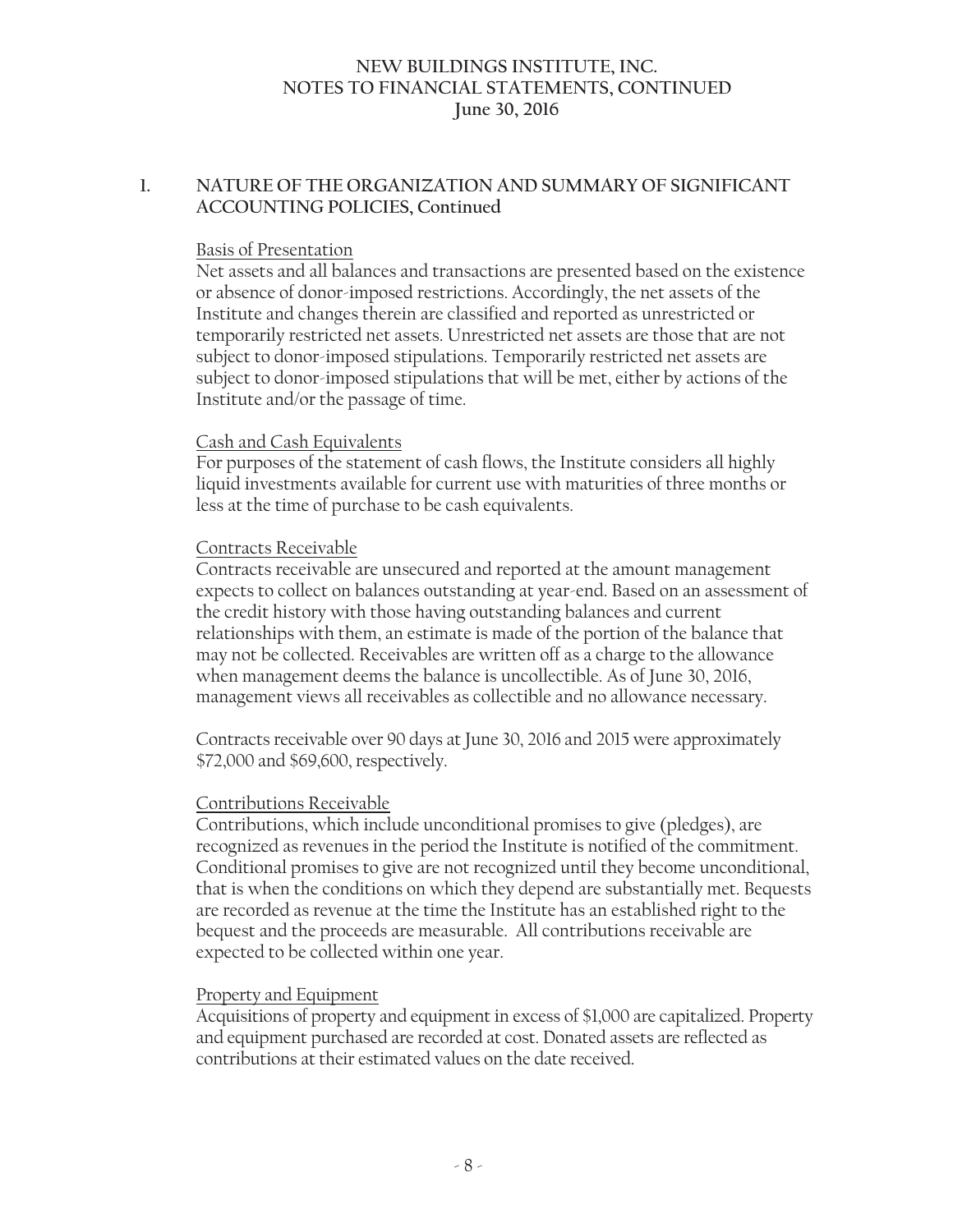### **1. NATURE OF THE ORGANIZATION AND SUMMARY OF SIGNIFICANT ACCOUNTING POLICIES, Continued**

#### Depreciation

Depreciation of property and equipment is calculated using the straight-line method over the estimated useful lives of the assets which range from five to seven years.

#### Restricted and Unrestricted Revenue and Support

Contributions received are recorded as unrestricted, temporarily restricted, or permanently restricted support, depending on the existence and/or nature of any donor restrictions. Donor-restricted support is reported as an increase in temporarily or permanently restricted net assets, depending on the nature of the restriction. When a restriction expires (that is, when a stipulated time restriction ends or purpose restriction is accomplished), temporarily restricted net assets are reclassified to unrestricted net assets and reported in the statement of activities as net assets released from restrictions.

#### Revenue Recognition

Revenue associated with contracts and fee for service arrangements is recorded when services are performed. Monies received in advance of providing services or incurring expenses are recorded as deferred revenue until earned.

### Expense Allocation

The costs of providing various programs and other activities have been summarized on a functional basis in the statement of activities and in the statement of functional expenses. Accordingly, certain costs have been allocated among the programs and supporting services benefited.

### Income Tax Status

New Buildings Institute, Inc. is a nonprofit corporation exempt from income tax under section 501(c)(3) of the Internal Revenue Code and applicable state law. No provision for income taxes is made in the accompanying financial statements, as the Institute has no activities subject to unrelated business income tax. The Institute is not a private foundation.

The Institute follows the provisions of FASB ASC *Topic Accounting for Uncertainty in Income Taxes.* Management has evaluated the Institute's tax positions and concluded that there are no uncertain tax positions that require adjustment to the financial statements to comply with provisions of this Topic.

The Institute's information returns for years ended June 30, 2012 and prior are generally no longer subject to examination by taxing authorities in its major tax jurisdictions.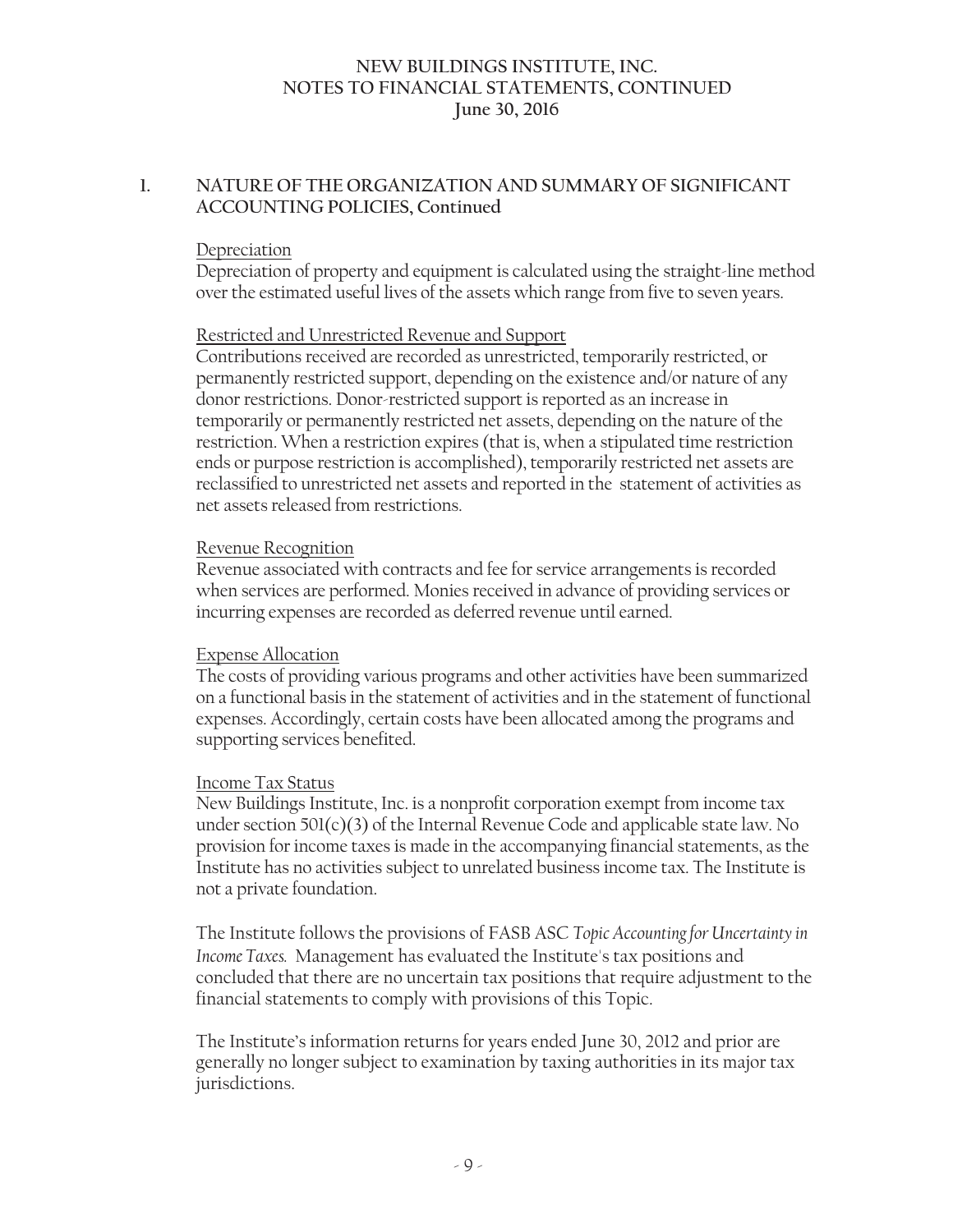### **1. NATURE OF THE ORGANIZATION AND SUMMARY OF SIGNIFICANT ACCOUNTING POLICIES, Continued**

### Use of Estimates

The preparation of the financial statements in conformity with U.S. generally accepted accounting principles requires management to make estimates and assumptions that affect the reported amounts of assets and liabilities and disclosure of contingent assets and liabilities at the date of the financial statements and the reported amounts of revenues and expenses during the reporting period. Actual results could differ from those estimates.

### Summarized Financial Information for 2015

The financial information as of June 30, 2015 and for the year then ended is presented for comparative purposes and is not intended to be a complete financial statement presentation.

### Reclassifications

Certain accounts in the prior-year financial statements have been reclassified for comparative purposes to conform with the presentation in the current-year financial statements.

#### Subsequent Events

The Institute has evaluated all subsequent events through September 27, 2016, the date the financial statements were available to be issued.

### **2. PROPERTY AND EQUIPMENT**

Property and equipment consist of the following at June 30, 2016 and 2015:

|                                                                           | 2016               | 2015 |                     |  |
|---------------------------------------------------------------------------|--------------------|------|---------------------|--|
| Office equipment and furniture<br>Software and website                    | 32,390<br>41,965   | \$.  | 31,320<br>8,189     |  |
| Total property and equipment<br>Accumulated depreciation and amortization | 74,355<br>(31,715) |      | 39,509<br>(29, 833) |  |
| Property and equipment, net                                               | 42,640             |      | 9,676               |  |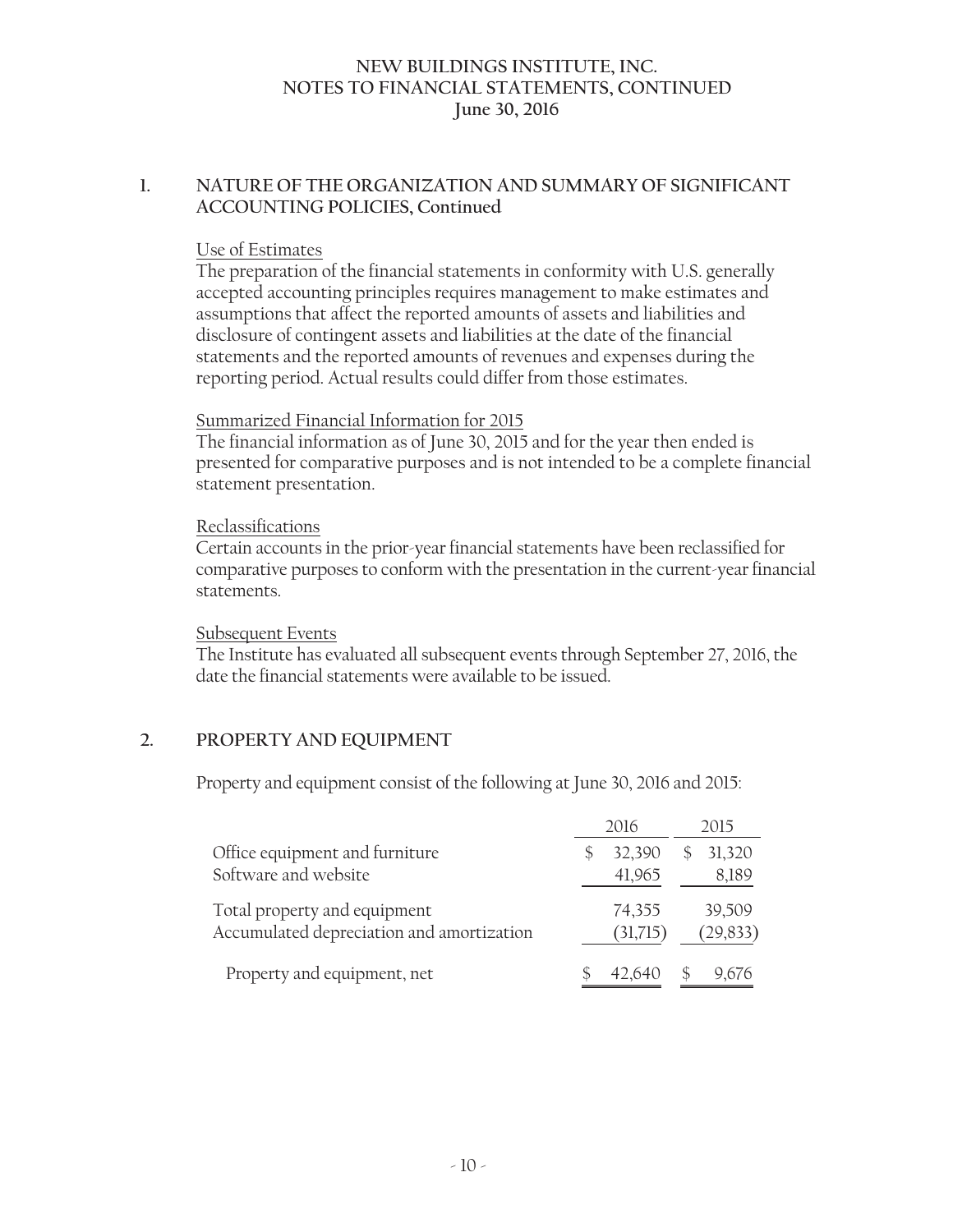### **3. TEMPORARILY RESTRICTED NET ASSETS**

Temporarily restricted net assets consist of the following at June 30, 2016 and 2015:

|                                                  |    | 2016    | 2015 |         |  |
|--------------------------------------------------|----|---------|------|---------|--|
| Advancing Momentum on Carbon Reduction           |    |         |      |         |  |
| Through Zero Net Energy Buildings and            |    |         |      |         |  |
| Communities                                      | \$ |         | \$   | 368,381 |  |
| Comnet Portal and Energy Use Intensity Target    |    |         |      |         |  |
| Development                                      |    |         |      | 24,735  |  |
| Development of Energy Efficiency Policies in     |    |         |      |         |  |
| Oregon and Washington                            |    |         |      | 1,732   |  |
| Catalyzing Transformation of the Building Sector |    |         |      |         |  |
| for a Low-Carbon Future                          |    | 418,644 |      |         |  |
| Policies and Codes including Multifamily         |    |         |      |         |  |
| <b>Energy Codes Initiative</b>                   |    | 77,968  |      |         |  |
| Water-energy Nexus of School Districts in        |    |         |      |         |  |
| the NW                                           |    | 69,185  |      |         |  |
| Total temporarily restricted net assets          |    | 565,797 | \$   | 394,848 |  |

### **4. LEASE COMMITMENT**

The Institute leased its administrative offices under an operating lease which expired June 2016 for approximately \$4,700 per month. The lease was renewed subsequent to year end through June 2017 at approximately \$6,200 per month. There is an option to renew for additional year at the end of the lease term. Rent expense approximated \$58,000 and \$88,000 for the years ended June 30, 2016 and 2015, respectively.

### **5. RETIREMENT PLAN**

The Institute provides a tax-deferred compensation plan qualified under section 401(k) of the Internal Revenue Code for all employees following completion of three months of service. Employees are fully vested in the plan at all times. The Institute makes safe harbor contributions of 3% of eligible earnings. In addition, the Institute matches employee contributions to the plan up to a maximum of 2% of the employee's pay. The Institute's contributions to the plan approximated \$45,000 and \$44,000 for the years ended June 30, 2016 and 2015, respectively.